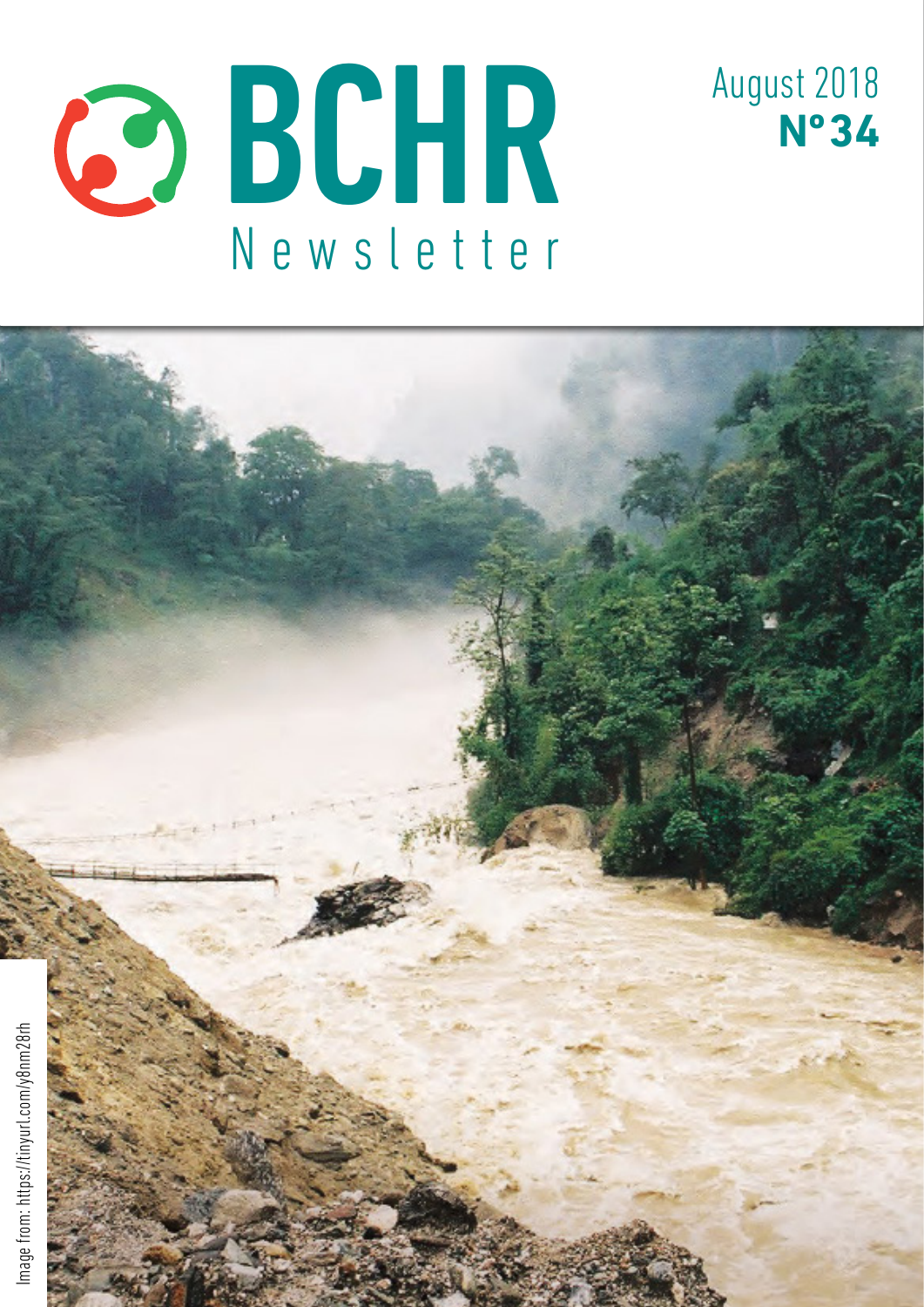## The BCHR Network

The BCHR Network is pleased to present the BCHR Update Newsletter, which provides a host of insights into the work of the network and its members. The main purpose of this newsletter is to a) share information about the work of the network and its members to a wider audience, and b) to strengthen co-operation and co-ordination between the network members themselves and with other interested parties.

- Click [here](http://www.networkbchr.org/) to learn more about the BCHR Network
- Click [here](http://www.networkbchr.org/#!join-the-network/c24vq) for a complete list of the BCHR Network members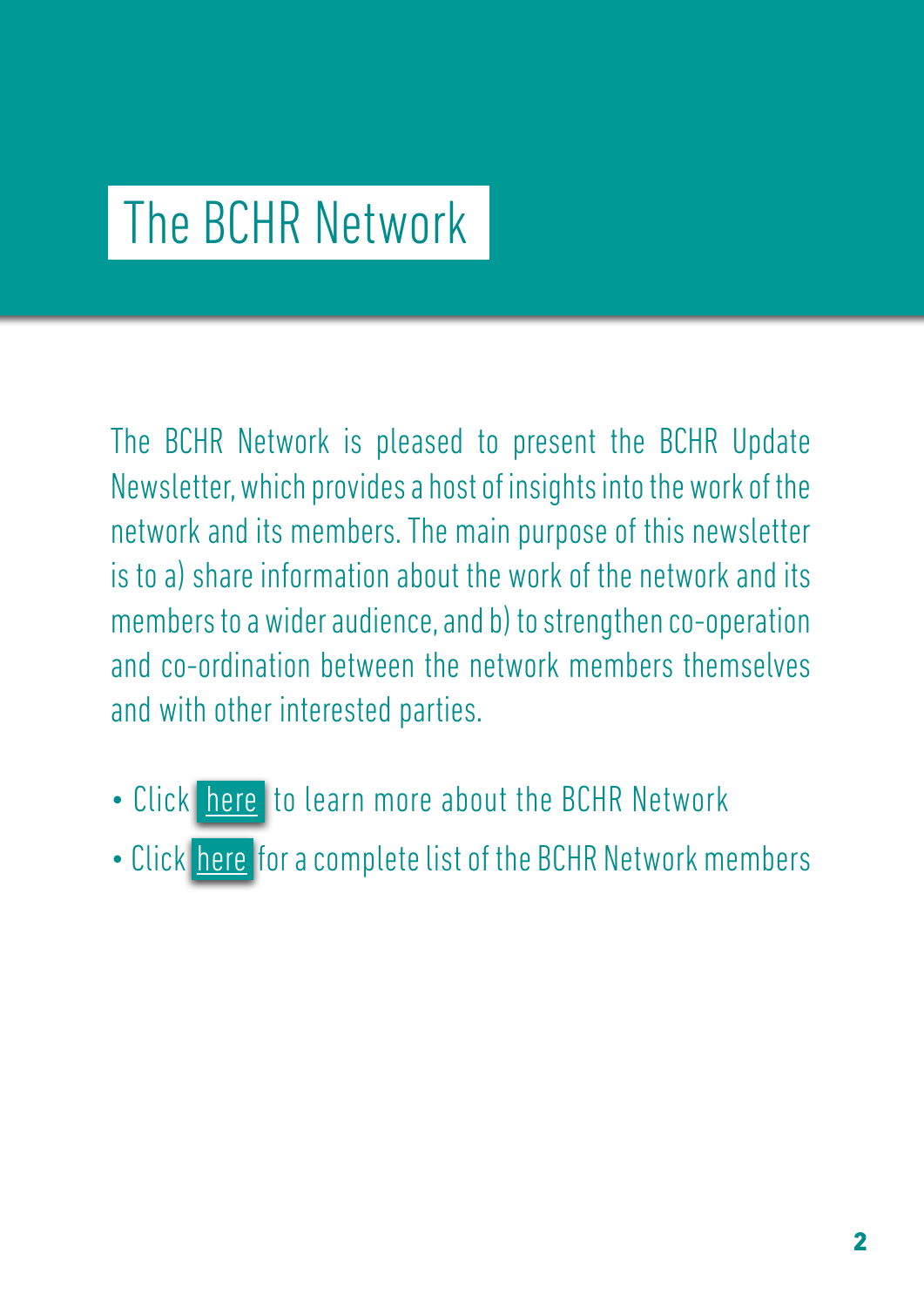# INDEX / Newsletter

| SAVE THE DATE: November 29th, Geneva. |  |
|---------------------------------------|--|
|                                       |  |
|                                       |  |
|                                       |  |
|                                       |  |
|                                       |  |
|                                       |  |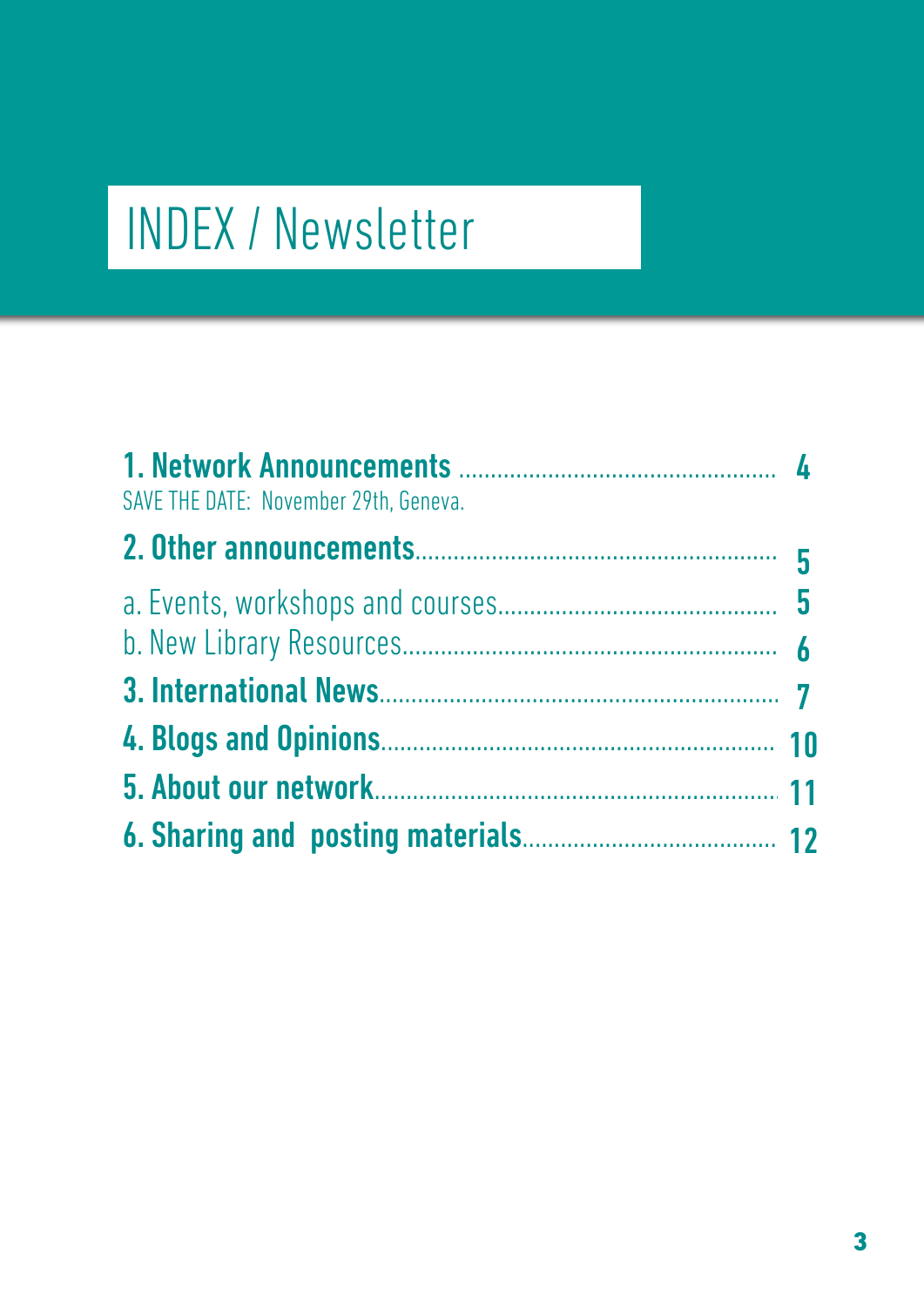## Network Announcements

### **SAVE THE DATE:** 29th of November in Geneva.

Our next annual conference will take place on Thursday 29 November 2018 at WMO, Geneva. We are bringing together experts from the academia, practitioners, international organisations and NGOs to discuss how business interact with human rights in contexts of conflict. New researches and projects are reshaping this field of work and new trends are forcing us to rethink about new standing points for reflection and action.

The event will revolve around the presentation of outstanding experts in the fields of transitional justice and occupied territories, among other topics. Join us for a day of insights, learning, discussions and networking. The Network annual conference provides an authoritative platform for debate in an open, critical and interdisciplinary manner.

Preliminary program, **[here](https://docs.wixstatic.com/ugd/e6086f_7a8b3f67e3a840688dc90af3c8c67c21.pdf).** Registrations are open for all, **[here](https://www.networkbchr.org/annual-meeting)**.

**Date:** Thursday, 29 November, 2018 - 09:00 to 16:30 **Location:** WMO, 7bis, avenue de la Paix, CH-1211 Geneva 2 Switzerland **Organised by:** ICIP with the support of DCAF. **More information:** Maria Prandi, [maria.prandi@networkbchr.org](mailto:maria.prandi%40networkbchr.org?subject=)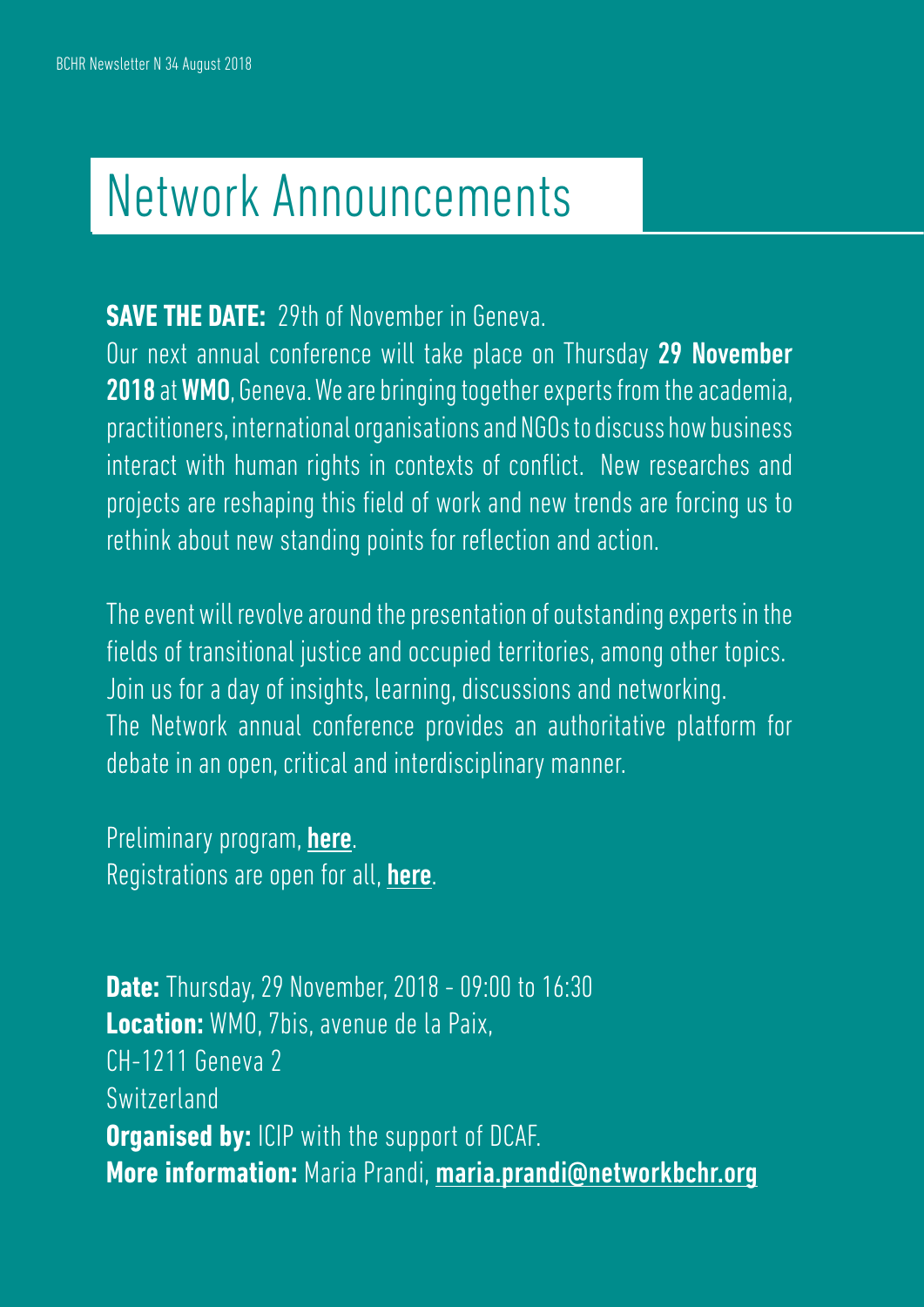## Other announcements

## A. EVENTS, WORKSHOPS AND COURSES

## • Business and Human Rights: Managing Risks, Pushing Innovation

#### Date: 10-12 September

#### Place: Manchester

The course is led by Alliance Manchester Business School's Business and Human Rights Catalyst, one of the first human rights projects to be hosted within a business school. It aims, through world-leading research and policy recommendations, to have a real impact on the rights of some of the most vulnerable people in society, promoting inter-disciplinary discussions between academics, policy setters and businesses on the role of the private sector in relation to fundamental rights.

#### [Learn more](https://tinyurl.com/y8tm5o9z)

#### • Business and Human Rights Master Course

Date: From September 14th to November 11th

#### Place: Bergen, Norway

This course provides a better appreciation of the nature of human rights violations that can be linked to corporate activity, regardless of corporate intent. The course does this by examining the ethical and legal standards, duties, and expectations of companies.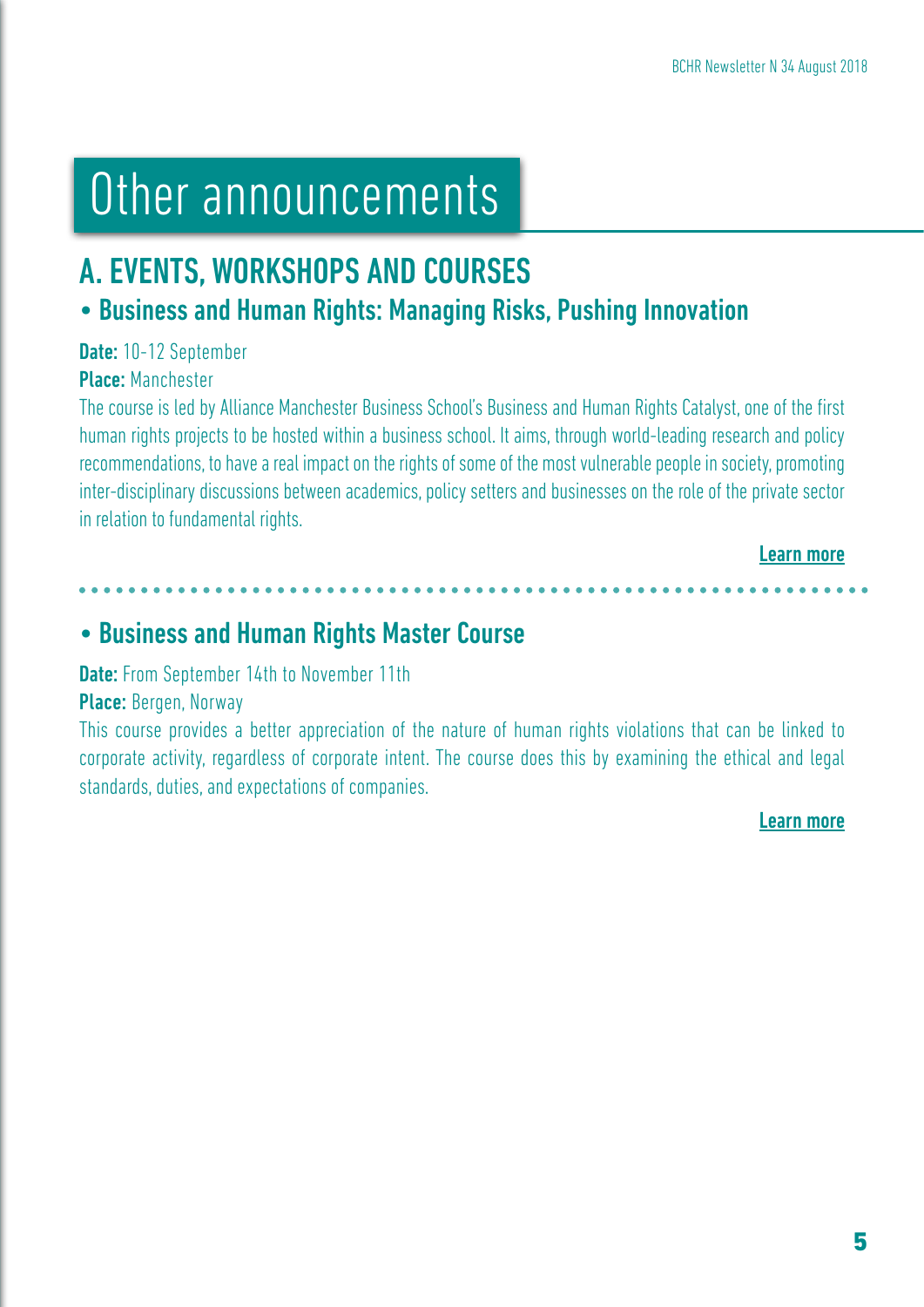## B. NEW LIBRARY RESOURCES

### • The Human Rights Opportunity

#### Author: Shift

Shift's "The Human Rights Opportunity" offers 15 practical examples of how companies and multi-stakeholder initiatives are aiming to address human rights impacts and, at the same time, are showing great promise in delivering significant contributions to the Sustainable Development Goals (SDGs).



[Learn more](https://www.shiftproject.org/sdgs)

## • Midcourse Manoeuvres: Community Strategies and Remedies for Natural Resource Conflicts in India

Author: Centre for Policy Research (CPR) - Namati Environmental Justice Program This study is an attempt to understand the lived experience of people affected by land use change and related conflicts. Equally, if not more importantly, this research seeks to analyse what affected people do when such conflicts arise. What are the strategies they adopt and what kinds of remedies do they seek?



Image from: https://tinyurl.com/y8nm28rh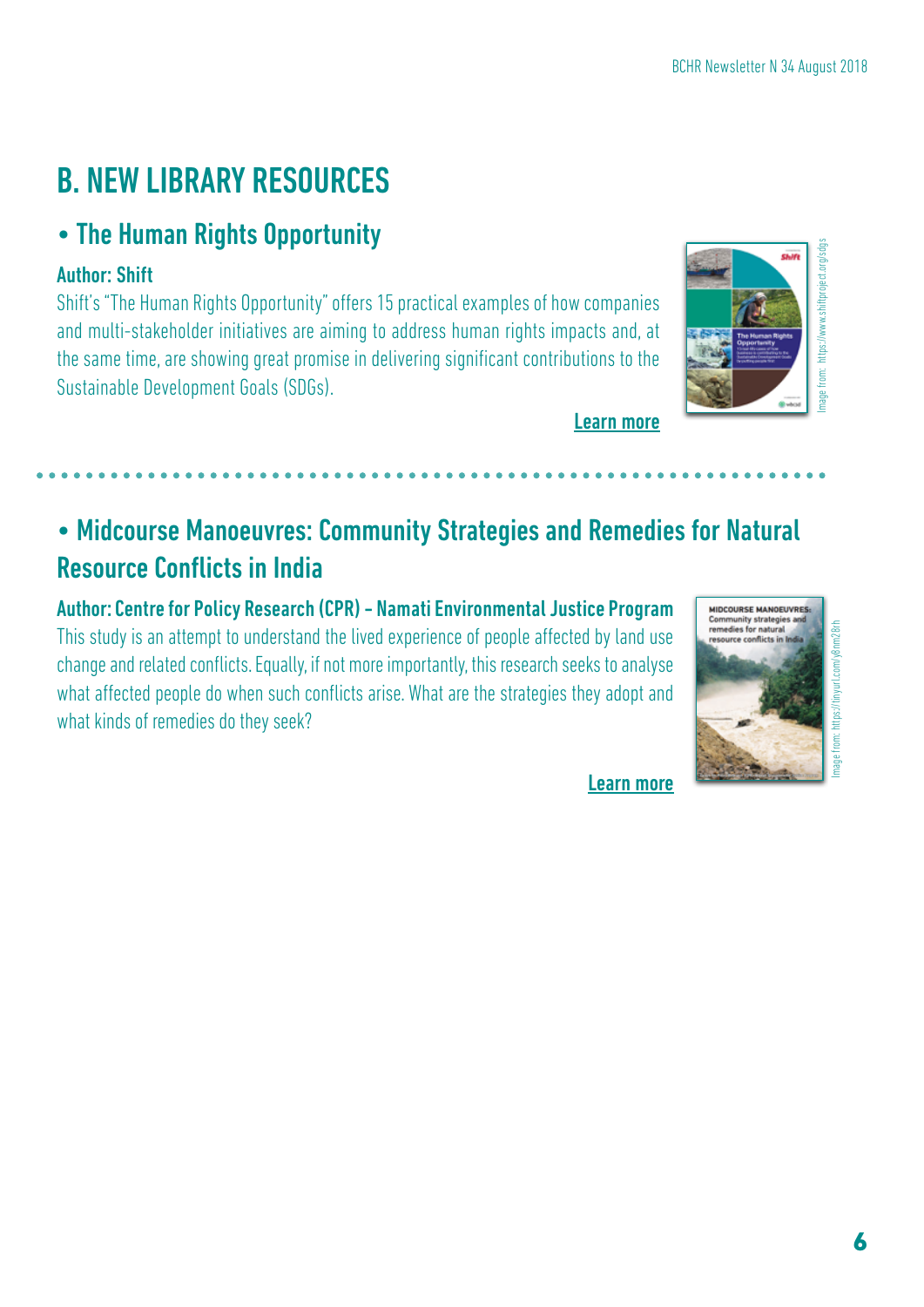## International News

### • Indigenous Federation to GeoPark: Peru Project a Big Risk

Date: July 26th

Source: Amazon Watch

A federation of indigenous communities deep in the Peruvian Amazon rainforest affirmed its rejection of planned oil operations in its ancestral territory ahead of Friday's annual shareholder meeting of GeoPark (GPRK). The Chile-based oil company currently holds a license to explore in Peru's Block 64, which overlaps a significant part of Achuar ancestral territory in the Pastaza River Basin. The federation, known as FENAP, also accuses GeoPark of fomenting conflict among indigenous communities in the area.

[Learn more](https://tinyurl.com/ycua9nsr)

## • Britain's Lloyds Bank to Stop Financing New Coal Plants, Thermal Coal Mines

Date: August 2nd

**Source:** The Economic Times

The new policy brings Lloyds in line with peers Royal Bank of Scotland and HSBC, which both announced similar changes earlier this year as lenders update their approach amid growing concerns about coal's impact on the environment.

[Learn more](https://tinyurl.com/yc49j84j)

## • Guatemalan Indigenous Communities File Complaint for Dams' **Damages**

Date: August 6th

Source: AIDA Americas

Affected communities have called on the Inter-American Development Bank to withdraw funding for the Pojom II and San Andrés dams for failure to comply with its operational policies. The mega-projects have damaged water sources and harmed the livelihoods of local indigenous people, particularly women.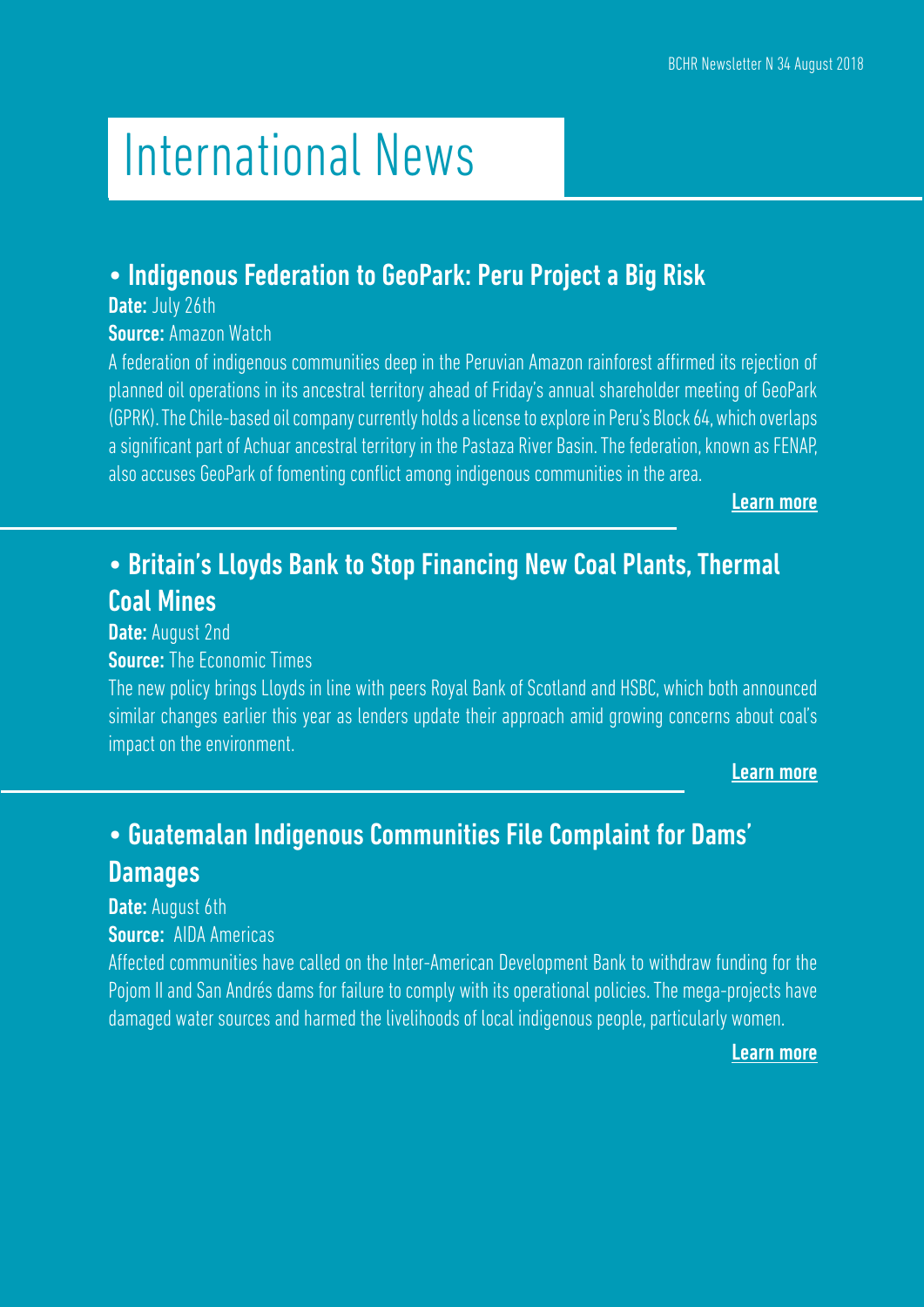### • Syrian Women Face Heat, Harassment While Picking Jordan's Crops

Date: August 9th

Source: AI- Monitor

Many women who fled the war in Syria have found themselves working to surivive with their entire families in Jordan's fields. Director of the Jordanian nongovernmental organization Tamkeen Linda al-Kalash told Al-Monitor that around 20,000 Syrians, mainly women, work between Mafraq and the Jordan Valley.

[Learn more](https://www.al-monitor.com/pulse/home.html)

## • Dutch Banking Sector Agreement Partners Publish Annual Report with New Analysis of Cocoa Sector

Date: August 9th

#### **Source: IRBC Agreements**

The coalition that concluded the Dutch Banking Sector Agreement on International Responsible Business Conduct Regarding Human Rights has published its first annual report. The report includes two new analyses, one concerning the global cocoa value chain and the other describing how the Agreement parties and adhering banks can use their influence to prevent and reduce human rights violations.

[Learn more](https://tinyurl.com/y7qdnrya)

### • Oil Discoveries in Turkana Still to Fuel women's Emancipation

Date: August 9th

**Source: The Fast African** 

Turkana is a vast dry, remote county in northwest Kenya, home to around 1.5 million nomadic livestock keepers. The discovery of commercially viable oil deposits six years ago brought with it great expectations of economic transformation of the historically marginalised area.

[Learn more](https://tinyurl.com/yaevoazx)

### • Chevron Defeats Terrorism Liability Lawsuit

#### Date: August 14th

#### **Source:** Courthouse News Service

A Federal judge on Tuesday struck down a lawsuit claiming Chevron funded deadly acts of terrorism through its illegal oil payments to former Iraqi President Saddam Hussein. Despite presenting "compelling evidence" that Chevron paid illegal kickbacks for cheap oil, the plaintiffs did not show a "direct connection" between those payments and acts of terrorism, U.S. District Judge James Donato concluded in his ruling Tuesday.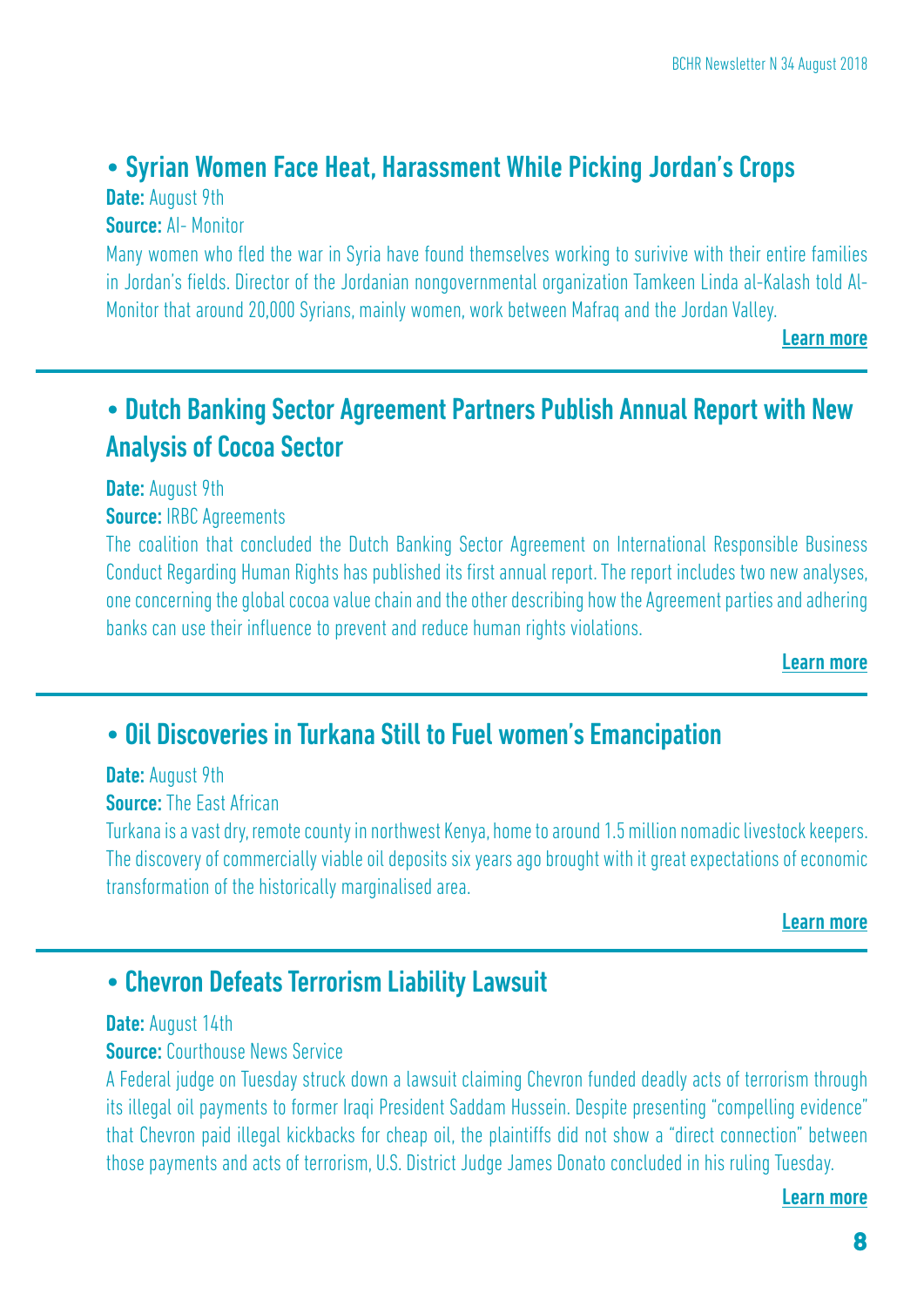### • Marked for Demolition? Ugandans on Pipeline Route Fear Land Loss

Date: August 15th

**Source: This is Place** 

The government is set to take about half of the land in the area to build the world's longest electrically heated oil pipeline from northwest Uganda to Tanzania, leaving locals worried. The government is set to take about half of the land, which feeds children.

[Learn more](https://tinyurl.com/ycsuaqt4)

#### • NGO Coalition Boycotts Prior Consultation Process For Proposed Lao Dam

Date: August 24th Source: Radio Free Asia

A coalition of NGOs and community-based groups dedicated to raising public awareness about the risks associated with dams on the Mekong River said Friday that it will boycott the prior consultation process for the proposed Pak Lay hydropower project in Laos.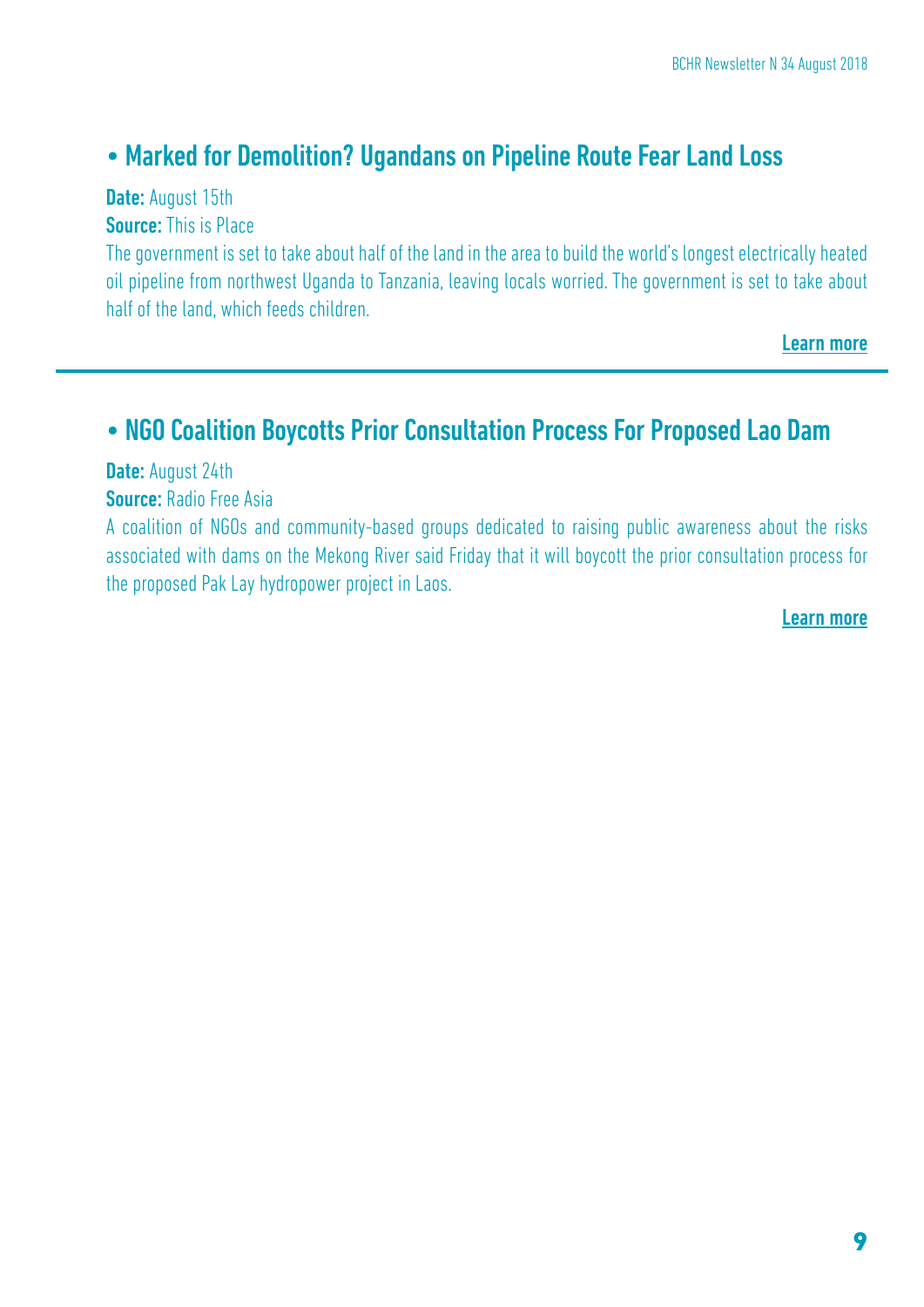## Blogs and Opinions

#### Article by: Surva Deva

#### Managing States' "Fatal Attraction" to International Investment Agreements

In an era of investment-driven development, almost all states are constantly looking to create an environment conducive to attracting foreign investment. Offering tax breaks, establishing special economic zones, and negotiating international investment agreements (IIAs) are some of strategies invoked by states. IIAs can affect the landscape of business respect for human rights in diverse ways. They can constrain the legal or policy space available to states to regulate the conduct of corporate investors. IIAs also create an asymmetry between rights and obligations of corporate investors vis-à-vis states. Moreover, IIAs can have both direct and indirect impact on affected communities' right to seek effective remedies against corporate investors.

[Learn more](https://tinyurl.com/y79gbqgm)

#### Article by: Dalia Palombo

#### Parent Company Liability for Human Rights Abuses in the UK? We Need Clarity

The liability of parent companies for the extraterritorial human rights abuses committed by their subsidiaries has increasingly become a critical topic for both corporate and human rights litigators. The absence of national and international laws comprehensively addressing this issue created a space for creative arguments for and against holding parent companies of multinational groups incorporated in home States accountable for the human rights abuses committed by their subsidiaries in host States.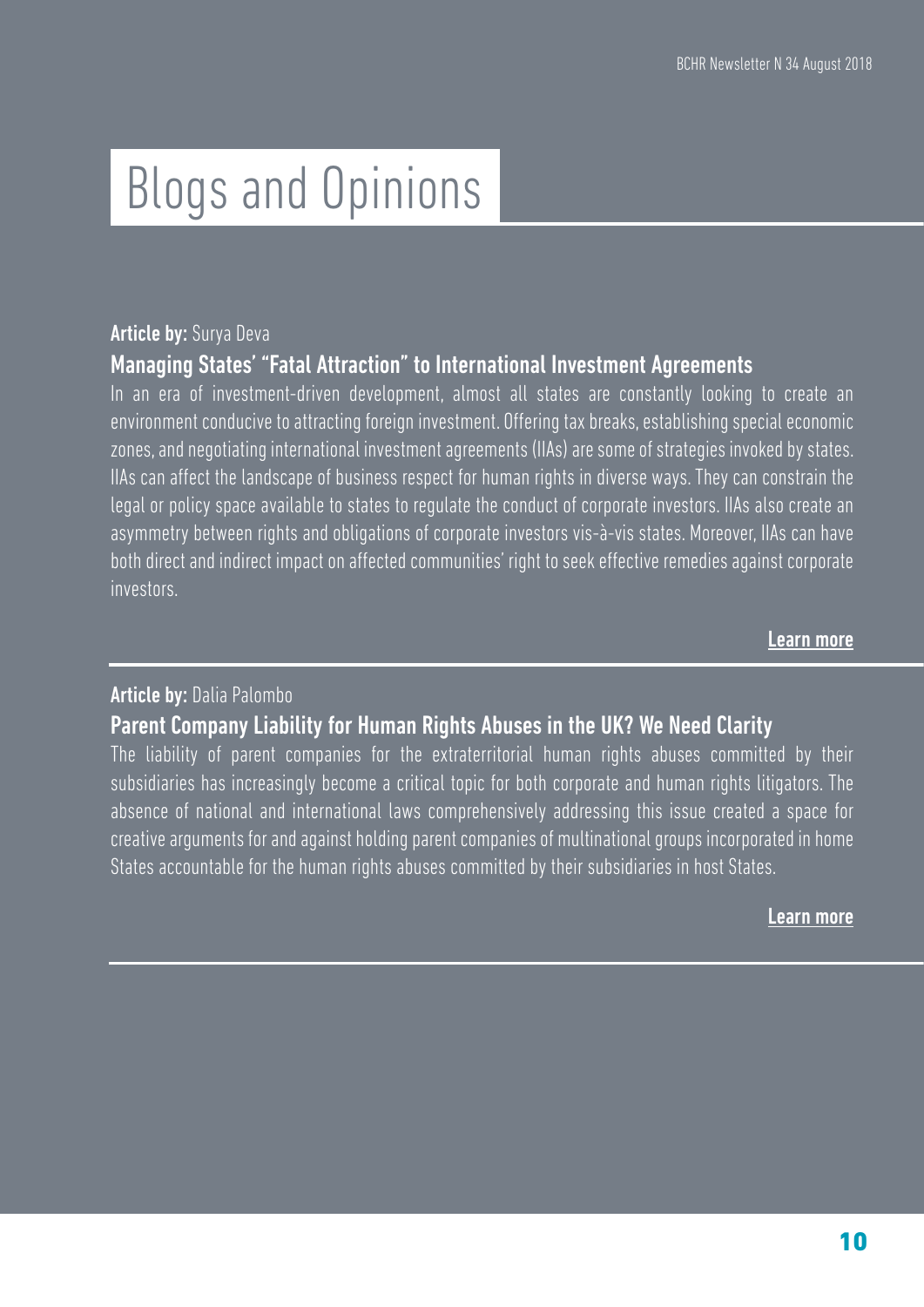## About our Network

The Network brings together researchers, practitioners and NGO members from various fields with the aim of researching and analysing the role of business in conflict situations reducing the human and people's rights violations and any other negative social and environmental impact as well as other adverse consequences. It also looks at the potential role of companies in relation to peace building.

The Network reflects upon the causes, dynamics and consequences of business involvement in armed conflicts and systematic state repression, as well as upon existing or potential responses to such involvements in light of the responsibilities of all concerned actors and ongoing international and local efforts to develop and apply appropriate initiatives and guidelines.

Visit: <http://www.networkbchr.org/>